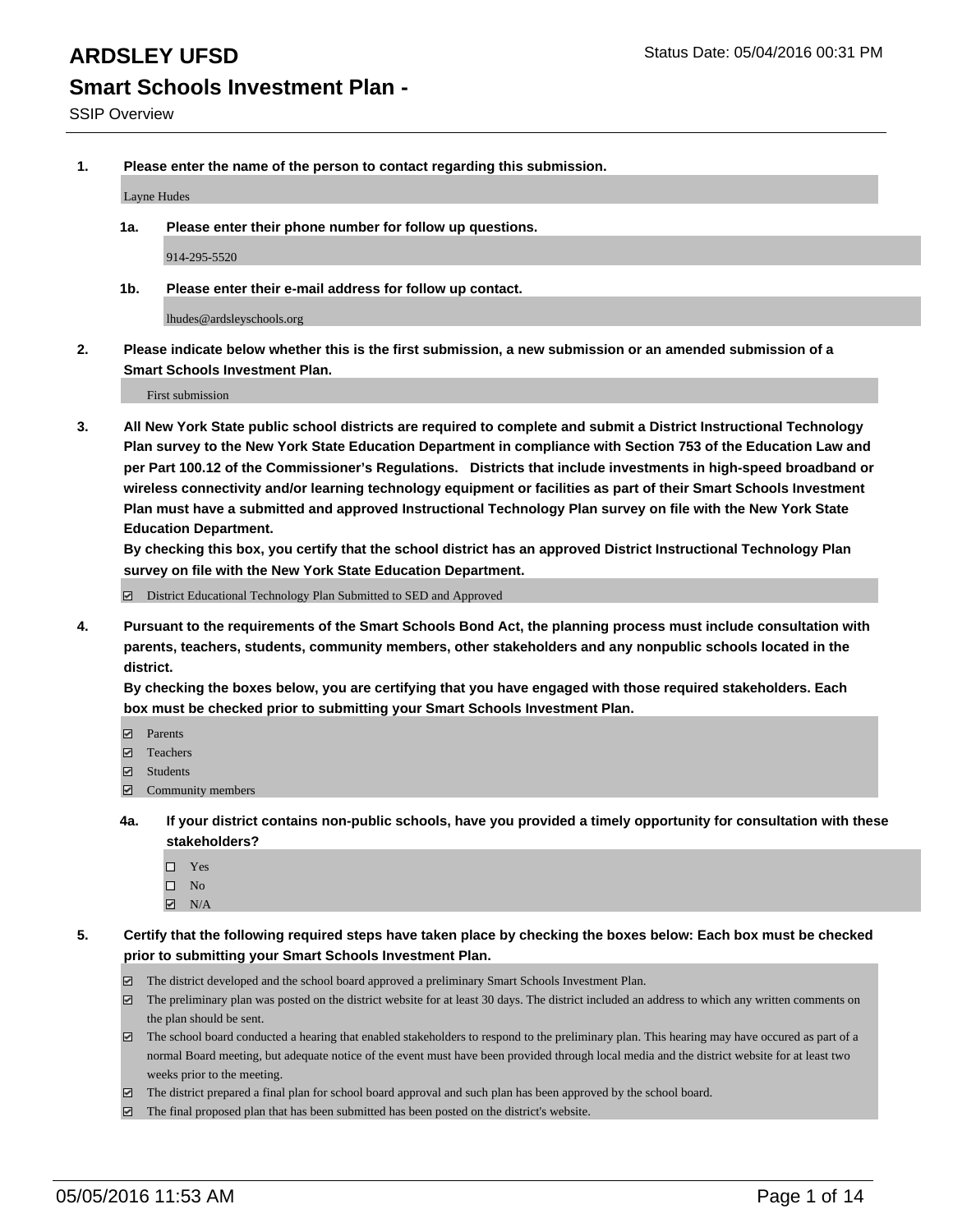SSIP Overview

**5a. Please upload the proposed Smart Schools Investment Plan (SSIP) that was posted on the district's website. Note that this should be different than your recently submitted Educational Technology Survey. The Final SSIP, as approved by the School Board, should also be posted on the website and remain there during the course of the projects contained therein.**

ArdsleySmartSchoolsBondAct-Final InvestmentPlan.docx

**6. Please enter an estimate of the total number of students and staff that will benefit from this Smart Schools Investment Plan based on the cumulative projects submitted to date.**

2,200

**7. An LEA/School District may partner with one or more other LEA/School Districts to form a consortium to pool Smart Schools Bond Act funds for a project that meets all other Smart School Bond Act requirements. Each school district participating in the consortium will need to file an approved Smart Schools Investment Plan for the project and submit a signed Memorandum of Understanding that sets forth the details of the consortium including the roles of each respective district.**

 $\Box$  The district plans to participate in a consortium to partner with other school district(s) to implement a Smart Schools project.

**8. Please enter the name and 6-digit SED Code for each LEA/School District participating in the Consortium.**

| Partner LEA/District | <b>ISED BEDS Code</b> |
|----------------------|-----------------------|
| (No Response)        | (No Response)         |

**9. Please upload a signed Memorandum of Understanding with all of the participating Consortium partners.**

(No Response)

**10. Your district's Smart Schools Bond Act Allocation is:**

\$577,595

**11. Enter the budget sub-allocations by category that you are submitting for approval at this time. If you are not budgeting SSBA funds for a category, please enter 0 (zero.) If the value entered is \$0, you will not be required to complete that survey question.**

|                                       | Sub-<br>Allocations |
|---------------------------------------|---------------------|
| <b>School Connectivity</b>            | 0                   |
| Connectivity Projects for Communities | 0                   |
| Classroom Technology                  | 511,650             |
| Pre-Kindergarten Classrooms           | $\Omega$            |
| Replace Transportable Classrooms      | $\Omega$            |
| High-Tech Security Features           | $\Omega$            |
| Totals:                               | 511,650.00          |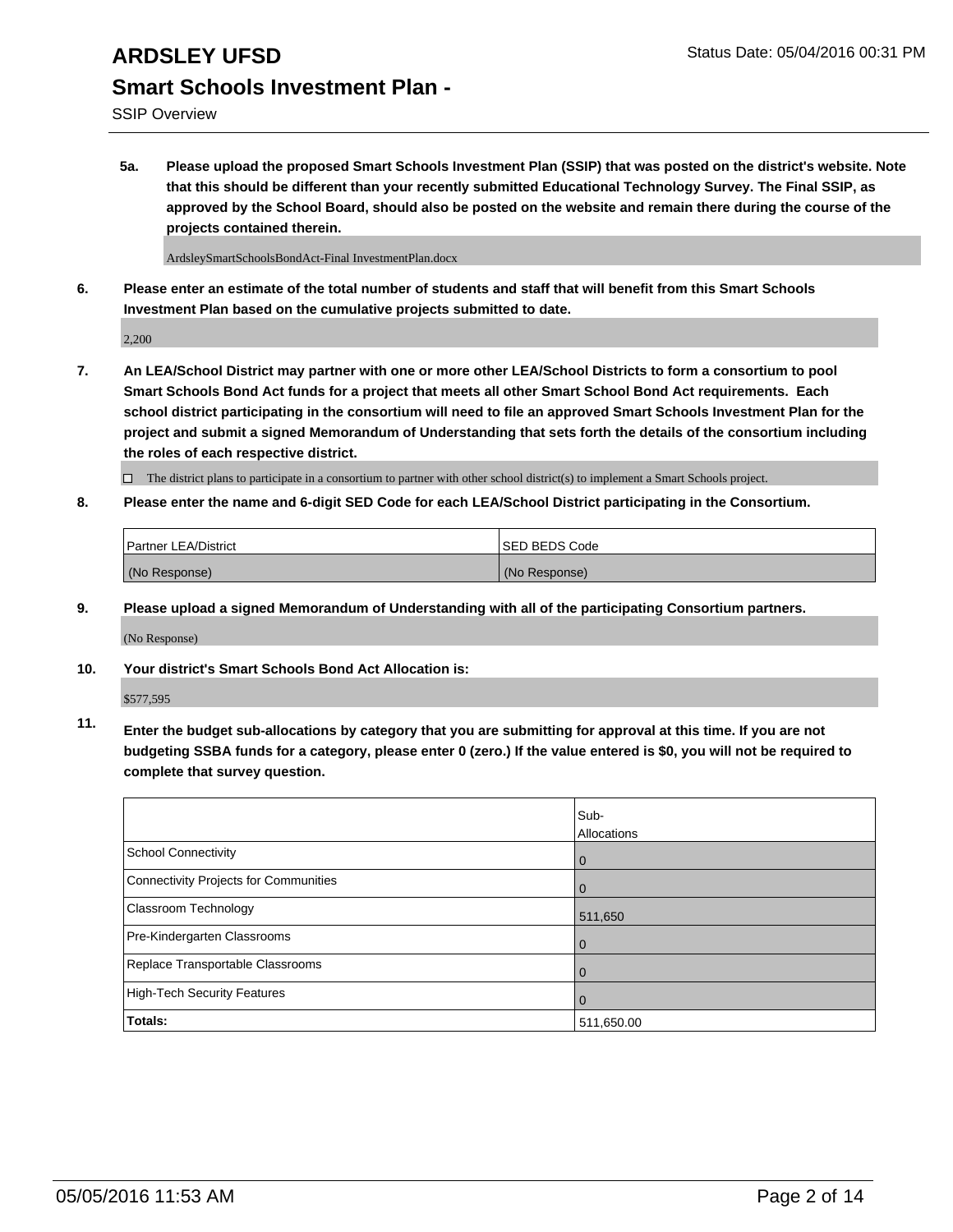School Connectivity

- **1. In order for students and faculty to receive the maximum benefit from the technology made available under the Smart Schools Bond Act, their school buildings must possess sufficient connectivity infrastructure to ensure that devices can be used during the school day. Smart Schools Investment Plans must demonstrate that:**
	- **sufficient infrastructure that meets the Federal Communications Commission's 100 Mbps per 1,000 students standard currently exists in the buildings where new devices will be deployed, or**
	- **is a planned use of a portion of Smart Schools Bond Act funds, or**
	- **is under development through another funding source.**

**Smart Schools Bond Act funds used for technology infrastructure or classroom technology investments must increase the number of school buildings that meet or exceed the minimum speed standard of 100 Mbps per 1,000 students and staff within 12 months. This standard may be met on either a contracted 24/7 firm service or a "burstable" capability. If the standard is met under the burstable criteria, it must be:**

**1. Specifically codified in a service contract with a provider, and**

**2. Guaranteed to be available to all students and devices as needed, particularly during periods of high demand, such as computer-based testing (CBT) periods.**

**Please describe how your district already meets or is planning to meet this standard within 12 months of plan submission.**

(No Response)

- **1a. If a district believes that it will be impossible to meet this standard within 12 months, it may apply for a waiver of this requirement, as described on the Smart Schools website. The waiver must be filed and approved by SED prior to submitting this survey.**
	- □ By checking this box, you are certifying that the school district has an approved waiver of this requirement on file with the New York State Education Department.
- **2. Connectivity Speed Calculator (Required)**

|                         | i Number of<br>Students | Multiply by<br>100 Kbps | Divide by 1000 Current Speed<br>Ito Convert to<br>Required<br>l Speed in Mb | lin Mb           | Expected<br>Speed to be<br>Attained Within   Required<br>12 Months | Expected Date<br><b>When</b><br>Speed Will be<br>l Met |
|-------------------------|-------------------------|-------------------------|-----------------------------------------------------------------------------|------------------|--------------------------------------------------------------------|--------------------------------------------------------|
| <b>Calculated Speed</b> | (No<br>Response)        | (No Response)           | (No<br>Response)                                                            | (No<br>Response) | (No<br>Response)                                                   | l (No<br>Response)                                     |

### **3. Briefly describe how you intend to use Smart Schools Bond Act funds for high-speed broadband and/or wireless connectivity projects in school buildings.**

(No Response)

**4. Briefly describe the linkage between the district's District Instructional Technology Plan and the proposed projects. (There should be a link between your response to this question and your response to Question 1 in Part E. Curriculum and Instruction "What are the district's plans to use digital connectivity and technology to improve teaching and learning?)**

(No Response)

**5. If the district wishes to have students and staff access the Internet from wireless devices within the school building, or in close proximity to it, it must first ensure that it has a robust Wi-Fi network in place that has sufficient bandwidth to meet user demand.**

**Please describe how you have quantified this demand and how you plan to meet this demand.**

(No Response)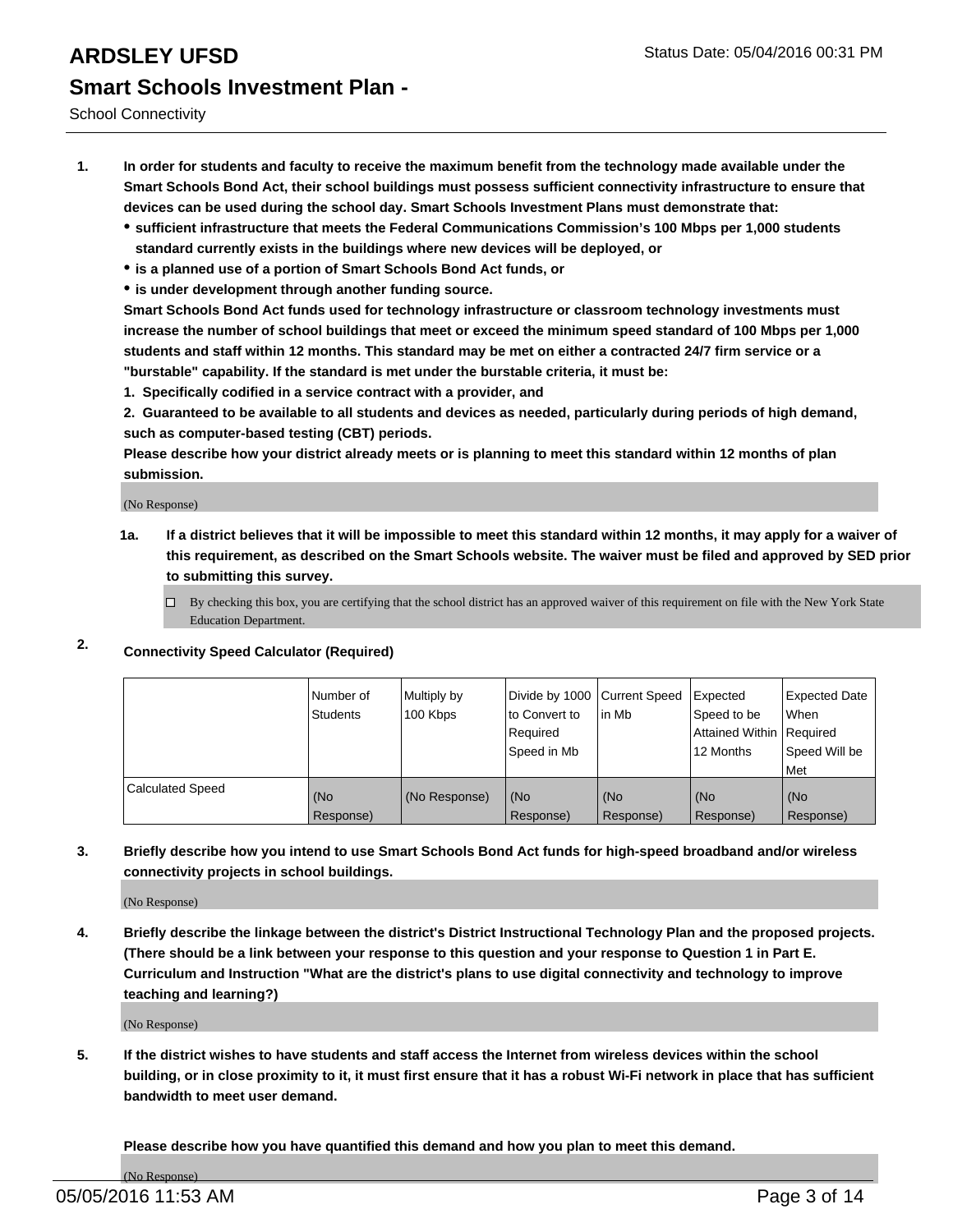## **ARDSLEY UFSD** Status Date: 05/04/2016 00:31 PM

## **Smart Schools Investment Plan -**

School Connectivity

**6. As indicated on Page 5 of the guidance, the Office of Facilities Planning will have to conduct a preliminary review of all capital projects, including connectivity projects.**

| Project Number |  |
|----------------|--|
| (No Response)  |  |

**7. Certain high-tech security and connectivity infrastructure projects may be eligible for an expedited review process as determined by the Office of Facilities Planning.**

**Was your project deemed eligible for streamlined review?**

(No Response)

**8. Include the name and license number of the architect or engineer of record.**

| Name          | l License Number |
|---------------|------------------|
| (No Response) | (No Response)    |

**9. If you are submitting an allocation for School Connectivity complete this table. Note that the calculated Total at the bottom of the table must equal the Total allocation for this category that you entered in the SSIP Overview overall budget.** 

|                                            | Sub-              |
|--------------------------------------------|-------------------|
|                                            | <b>Allocation</b> |
| Network/Access Costs                       | (No Response)     |
| <b>Outside Plant Costs</b>                 | (No Response)     |
| School Internal Connections and Components | (No Response)     |
| <b>Professional Services</b>               | (No Response)     |
| Testing                                    | (No Response)     |
| <b>Other Upfront Costs</b>                 | (No Response)     |
| <b>Other Costs</b>                         | (No Response)     |
| Totals:                                    |                   |

| Select the allowable expenditure | Item to be purchased | Quantity      | Cost per Item | <b>Total Cost</b> |
|----------------------------------|----------------------|---------------|---------------|-------------------|
| type.                            |                      |               |               |                   |
| Repeat to add another item under |                      |               |               |                   |
| each type.                       |                      |               |               |                   |
| (No Response)                    | (No Response)        | (No Response) | (No Response) | (No Response)     |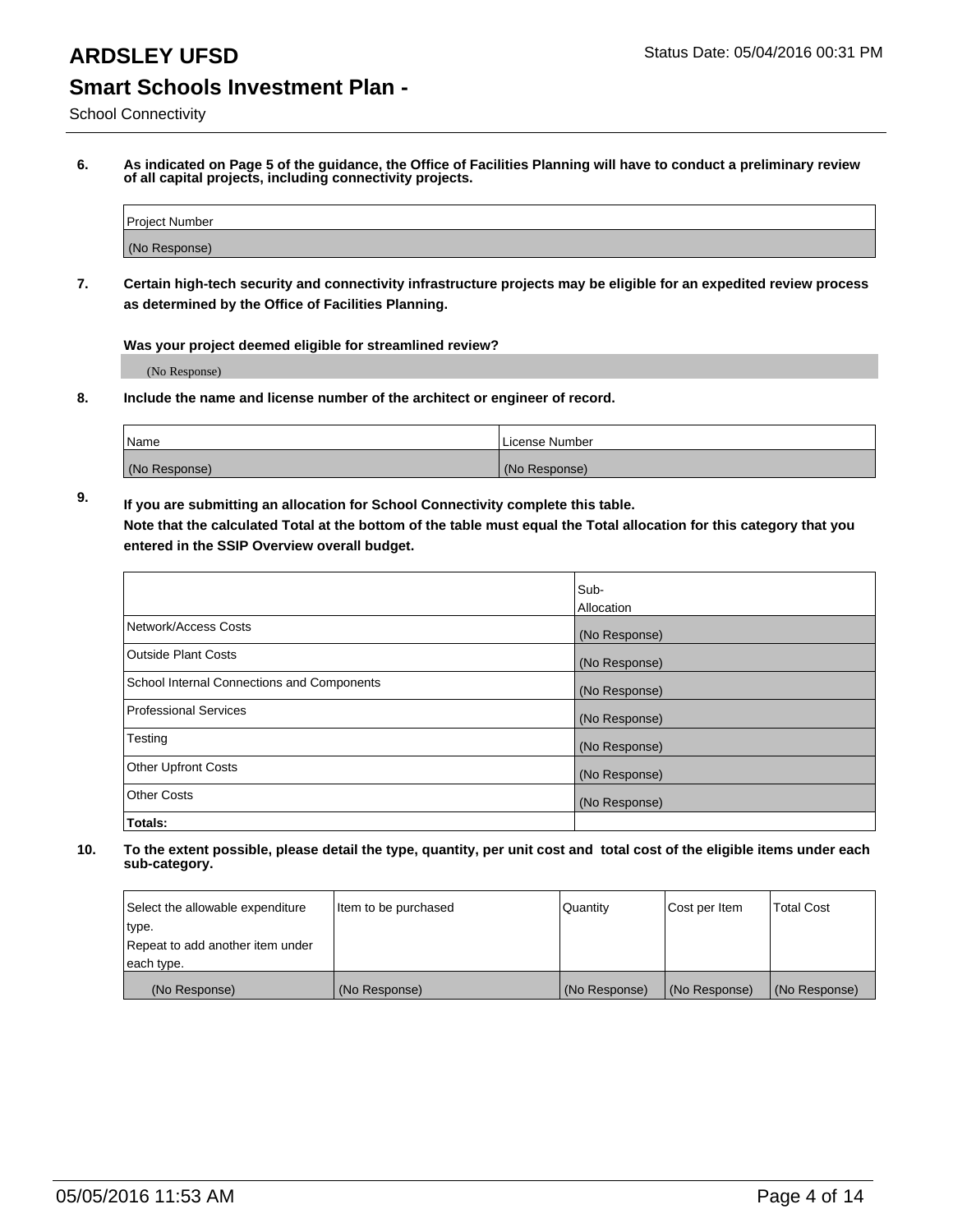Community Connectivity (Broadband and Wireless)

**1. Briefly describe how you intend to use Smart Schools Bond Act funds for high-speed broadband and/or wireless connectivity projects in the community.**

(No Response)

**2. Please describe how the proposed project(s) will promote student achievement and increase student and/or staff access to the Internet in a manner that enhances student learning and/or instruction outside of the school day and/or school building.**

(No Response)

**3. Community connectivity projects must comply with all the necessary local building codes and regulations (building and related permits are not required prior to plan submission).**

 $\Box$  I certify that we will comply with all the necessary local building codes and regulations.

**4. Please describe the physical location of the proposed investment.**

(No Response)

**5. Please provide the initial list of partners participating in the Community Connectivity Broadband Project, along with their Federal Tax Identification (Employer Identification) number.**

| <b>Project Partners</b> | I Federal ID # |
|-------------------------|----------------|
| (No Response)           | (No Response)  |

**6. If you are submitting an allocation for Community Connectivity, complete this table.**

**Note that the calculated Total at the bottom of the table must equal the Total allocation for this category that you entered in the SSIP Overview overall budget.**

|                                    | Sub-Allocation |
|------------------------------------|----------------|
| Network/Access Costs               | (No Response)  |
| Outside Plant Costs                | (No Response)  |
| <b>Tower Costs</b>                 | (No Response)  |
| <b>Customer Premises Equipment</b> | (No Response)  |
| Professional Services              | (No Response)  |
| Testing                            | (No Response)  |
| <b>Other Upfront Costs</b>         | (No Response)  |
| Other Costs                        | (No Response)  |
| Totals:                            |                |

| Select the allowable expenditure | Item to be purchased | l Quantitv    | Cost per Item | <b>Total Cost</b> |
|----------------------------------|----------------------|---------------|---------------|-------------------|
| type.                            |                      |               |               |                   |
| Repeat to add another item under |                      |               |               |                   |
| each type.                       |                      |               |               |                   |
| (No Response)                    | (No Response)        | (No Response) | (No Response) | (No Response)     |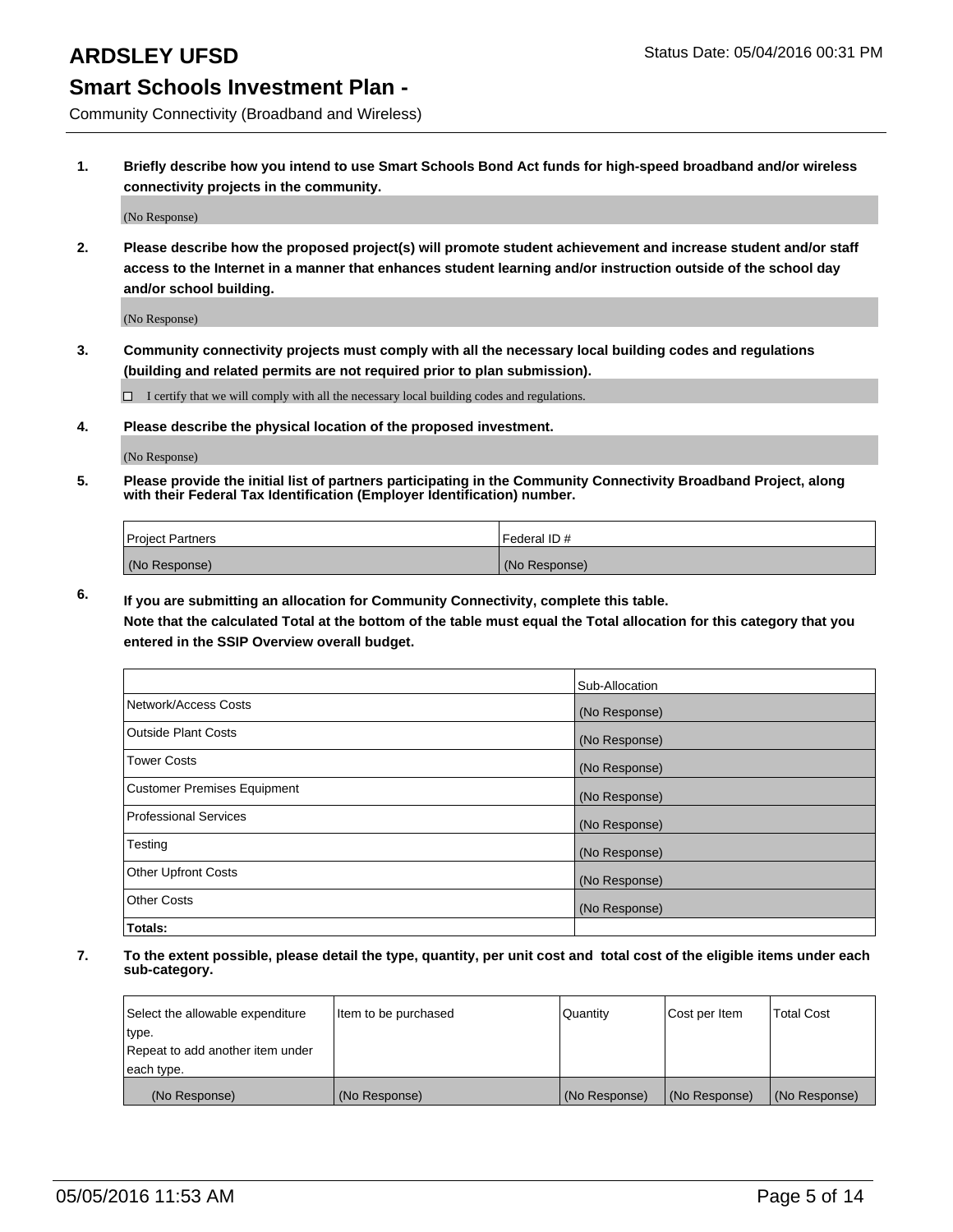### Classroom Learning Technology

**1. In order for students and faculty to receive the maximum benefit from the technology made available under the Smart Schools Bond Act, their school buildings must possess sufficient connectivity infrastructure to ensure that devices can be used during the school day. Smart Schools Investment Plans must demonstrate that sufficient infrastructure that meets the Federal Communications Commission's 100 Mbps per 1,000 students standard currently exists in the buildings where new devices will be deployed, or is a planned use of a portion of Smart Schools Bond Act funds, or is under development through another funding source.**

**Smart Schools Bond Act funds used for technology infrastructure or classroom technology investments must increase the number of school buildings that meet or exceed the minimum speed standard of 100 Mbps per 1,000 students and staff within 12 months. This standard may be met on either a contracted 24/7 firm service or a "burstable" capability. If the standard is met under the burstable criteria, it must be:**

**1. Specifically codified in a service contract with a provider, and**

**2. Guaranteed to be available to all students and devices as needed, particularly during periods of high demand, such as computer-based testing (CBT) periods.**

**Please describe how your district already meets or is planning to meet this standard within 12 months of plan submission.**

The District had 71.84Mb/s per 1000 students which did not meet the standard. However, the District contracted with its existing provider to increase the our total bandwidth to 300Mb/s which has raised our access to approximately 143.7Mb/s per 1000 Students. We now exceed the requirement. We had monies in contractual services to do this upgrade on April 15, 2016. Our upgrade is now complete and costs the District \$4332 a month. We will not be using Smart Schools monies for this.

### **1a. If a district believes that it will be impossible to meet this standard within 12 months, it may apply for a waiver of this requirement, as described on the Smart Schools website. The waiver must be filed and approved by SED prior to submitting this survey.**

 $\Box$  By checking this box, you are certifying that the school district has an approved waiver of this requirement on file with the New York State Education Department.

## **2. Connectivity Speed Calculator (Required)**

|                         | I Number of<br>Students | Multiply by<br>100 Kbps | Divide by 1000 Current Speed<br>to Convert to<br>l Reauired | lin Mb | <b>Expected</b><br>Speed to be<br>Attained Within Required | Expected Date<br><b>When</b> |
|-------------------------|-------------------------|-------------------------|-------------------------------------------------------------|--------|------------------------------------------------------------|------------------------------|
|                         |                         |                         | Speed in Mb                                                 |        | 12 Months                                                  | Speed Will be<br><b>Met</b>  |
| <b>Calculated Speed</b> | 2.088                   | 208,800                 | 208.8                                                       | 300    | 300                                                        | 4/15/16                      |

**3. If the district wishes to have students and staff access the Internet from wireless devices within the school building, or in close proximity to it, it must first ensure that it has a robust Wi-Fi network in place that has sufficient bandwidth to meet user demand.**

**Please describe how you have quantified this demand and how you plan to meet this demand.**

Our campus is completely WI-FI enabled. We have access points in every classroom and office. Our bandwidth has been upgraded to 150 Mbps. We have no trouble meeting user demand. We regularly look at our internet traffic reports to ensure that there are no bottlenecks.

**4. All New York State public school districts are required to complete and submit an Instructional Technology Plan survey to the New York State Education Department in compliance with Section 753 of the Education Law and per Part 100.12 of the Commissioner's Regulations.**

**Districts that include educational technology purchases as part of their Smart Schools Investment Plan must have a submitted and approved Instructional Technology Plan survey on file with the New York State Education Department.**

By checking this box, you are certifying that the school district has an approved Instructional Technology Plan survey on file with the New York State Education Department.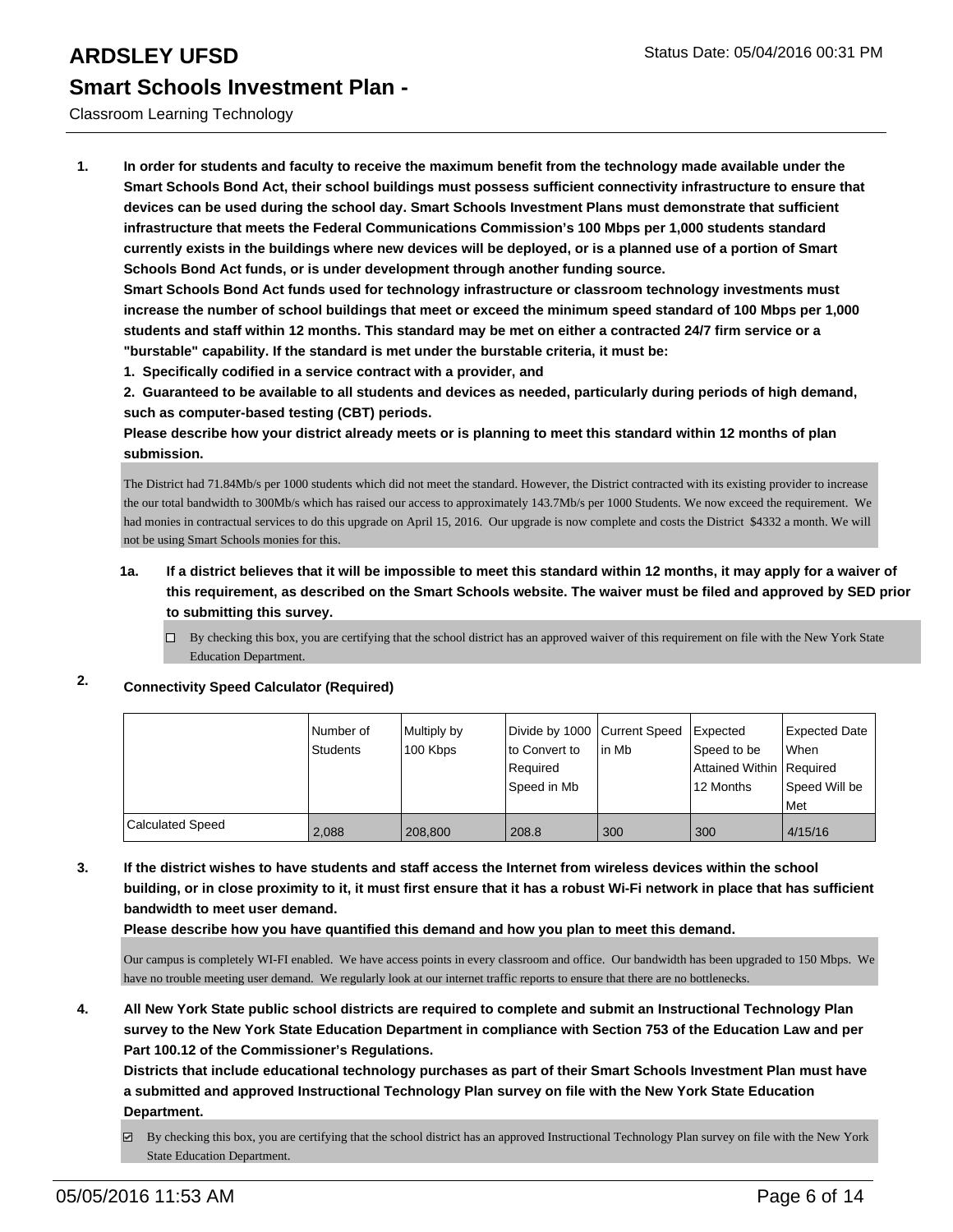### Classroom Learning Technology

### **5. Describe the devices you intend to purchase and their compatibility with existing or planned platforms or systems. Specifically address the adequacy of each facility's electrical, HVAC and other infrastructure necessary to install and support the operation of the planned technology.**

We are purchasing Smartboards, Chromebooks, iPads, laptops and printers. We currently have these devices in our environment. These purchases are replacing antiquated equipment currently in our schools for which power already exists. Therefore, they are compatible with our existing platforms/systems. Our Director of Facilities and our technology support provider Edutek LTD. both affirm that we have a more than adequate electrical supply to support these purchases.

- **6. Describe how the proposed technology purchases will:**
	- **> enhance differentiated instruction;**
	- **> expand student learning inside and outside the classroom;**
	- **> benefit students with disabilities and English language learners; and**
	- **> contribute to the reduction of other learning gaps that have been identified within the district.**

**The expectation is that districts will place a priority on addressing the needs of students who struggle to succeed in a rigorous curriculum. Responses in this section should specifically address this concern and align with the district's Instructional Technology Plan (in particular Question 2 of E. Curriculum and Instruction: "Does the district's instructional technology plan address the needs of students with disabilities to ensure equitable access to instruction, materials and assessments?" and Question 3 of the same section: "Does the district's instructional technology plan address the provision of assistive technology specifically for students with disabilities to ensure access to and participation in the general curriculum?"**

The District's Technology Plan emphasizes issues of access and equity. Ardsley has a significant population of students with disabilities. The purchase made within this plan ensure that:

- Special education teachers, ENL teachers and literacy support providers have access to individual devices that they can use to plan instruction;
- Special education, ENL, and literacy support teachers receive professional learning specifically on using technology to meet the academic needs of their students and to provide individualized, differentiated instruction that allows their children to access the general curriculum. ENL teachers also have attended trainings and conferences that specifically target the integration of technology into their instruction. Literacy teachers have access to assistive technology that provides visual and audio access to text;
- Students with disabilities and those in need of academic support have access to a range of technology (laptops, Chromebooks, iPads) that will allow them to work with tools that supports their learning strengths and reflect their personal learning preferences; •
- Will enable students with disabilities and all students with identified learning gaps to prepare for and to successfully navigate computer-based testing; •
- Special education teachers receive professional learning that supports them in using instructional technology to enable students with disabilities to develop strong critical thinking and self-management skills that will ensure that they are successful in mainstream learning environments;
- Our related service providers use technology to deliver speech and language instruction. They use it to allow students to develop oral language facility through activities that promote speaking and listening. •
- Special education, ENL, literacy support, guidance, emotional support, DBT and related service providers all use technology to progress monitor. They are trained to use it to support their students in self-managing their learning and to move constructively through their day;
- Technology is used in our guidance, emotional support and in our DBT program. It serves as an instructional support and also includes software that helps these students self-manage their learning and regulate their behavior. It also enables them and their providers to progress monitor. •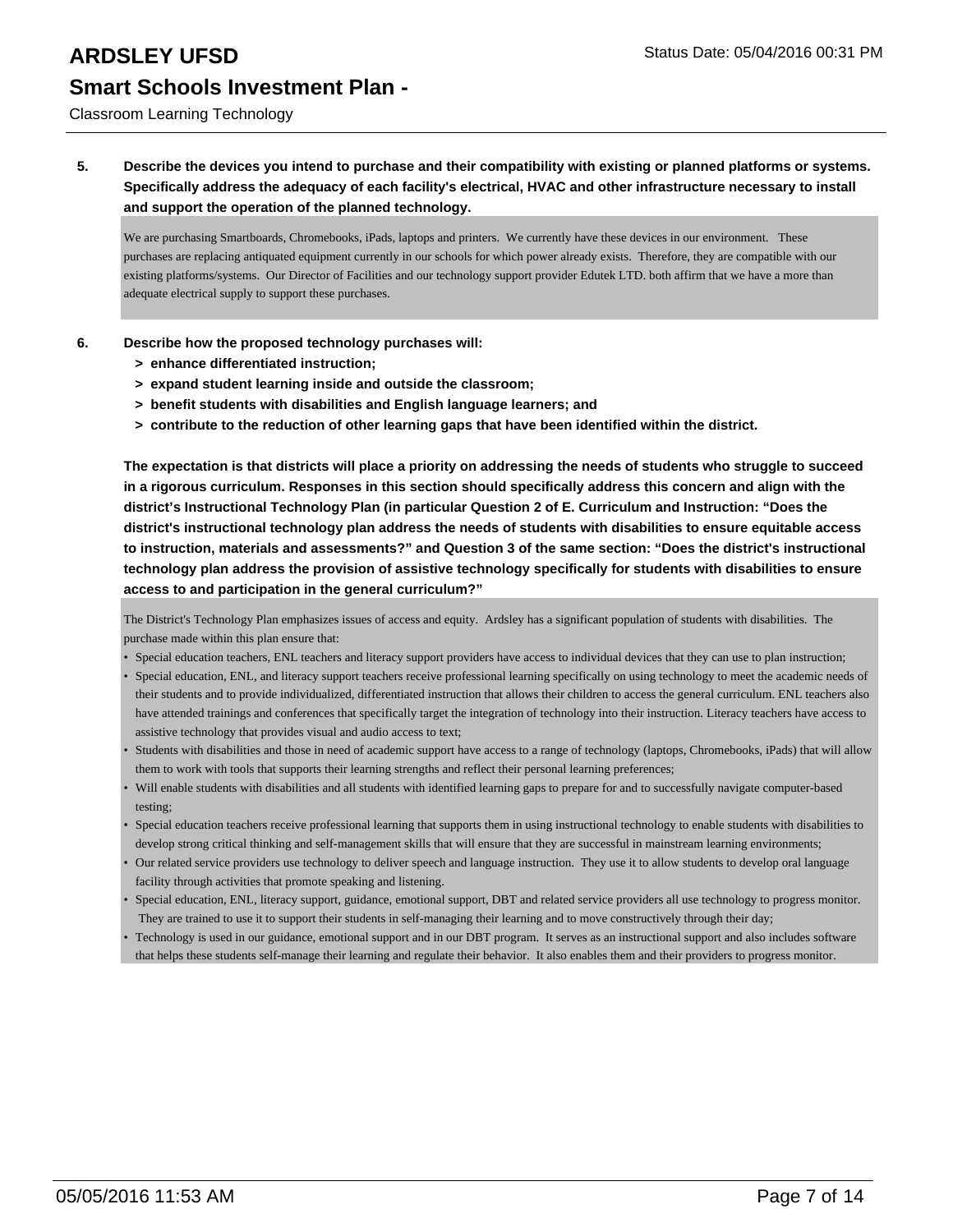### Classroom Learning Technology

**7. Where appropriate, briefly describe how the proposed technology purchases will enhance ongoing communication with parents and other stakeholders and help the district facilitate technology-based regional partnerships, including distance learning and other efforts.**

Ardsley has a robust ongoing communication system with our families and our communities. As a result, our purchases are intended to enrich the delivery of curriculum and to ensure that technology is fully integrated into instruction. We use technology to communicate with our families in the following ways:

- We broadcast our BOE meetings to ensure that our families and our community can stay current in what is happening in the District;
- We use email blasts, text messages and robocalls to alert families and our community of changes in the school schedule, of noteworthy news and student accomplishments, of extracurricular activities, and of important local, state and federal news that impacts the community;
- We have a website that is replete with district resources and information about our schools;
- Teachers in the middle and high schools are required to use eChalk to communicate with families about assignments/tests/quizzes, class news and general reminders. Many of these teachers also use Google Classrooms and Edmodo to create on-line environments where teachers, students and families can interact in real time around learning and achievement.
- Teachers in the elementary school use Shutterfly to create interactive websites to display student work, to display videos and photographs of the children at work, and to post assignments and reminders about school and class events;
- We have a free iPhone and Android District app. This provides information to our families and community that mirrors the content of our website, and our blasts. ;
- We have email addresses set up for families and the community to provide feedback on specific issues (ex. our budget, our bond issues). In this way, we can be alerted immediately to reactions to major issues impacting the district.
- We have created with the Edith Winthrop Teacher Center a technology consortium that provides a very wide range of professional learning for our teachers. This regional partnership allows us to construct a series of course offerings that reflects our shared priorities and goals. These courses are facilitated by teachers for teachers, and is supervised by the Teacher Center, by the Assistant Superintendents for Curriculum and Instruction and the Directors of Technology for the Rivertown regions. All of these districts use GAFE, and have similar technology (Chromebooks, iPads, Macbooks, Smartboards, etc);
- We use OC 21 for our distance learning elective offerings. Last year, we created a partnership with the Dobbs Ferry Schools and Mercy College to offer a programming course;
- We recently completed a five year strategic planning process that included groups of teachers, students, district employees, members of the community and our families. The group strongly supported the creation of a STEM-D learning sequences. In deciding how to use our Smart Schools allocation, we used feedback provided by this group to guide our proposed purchases.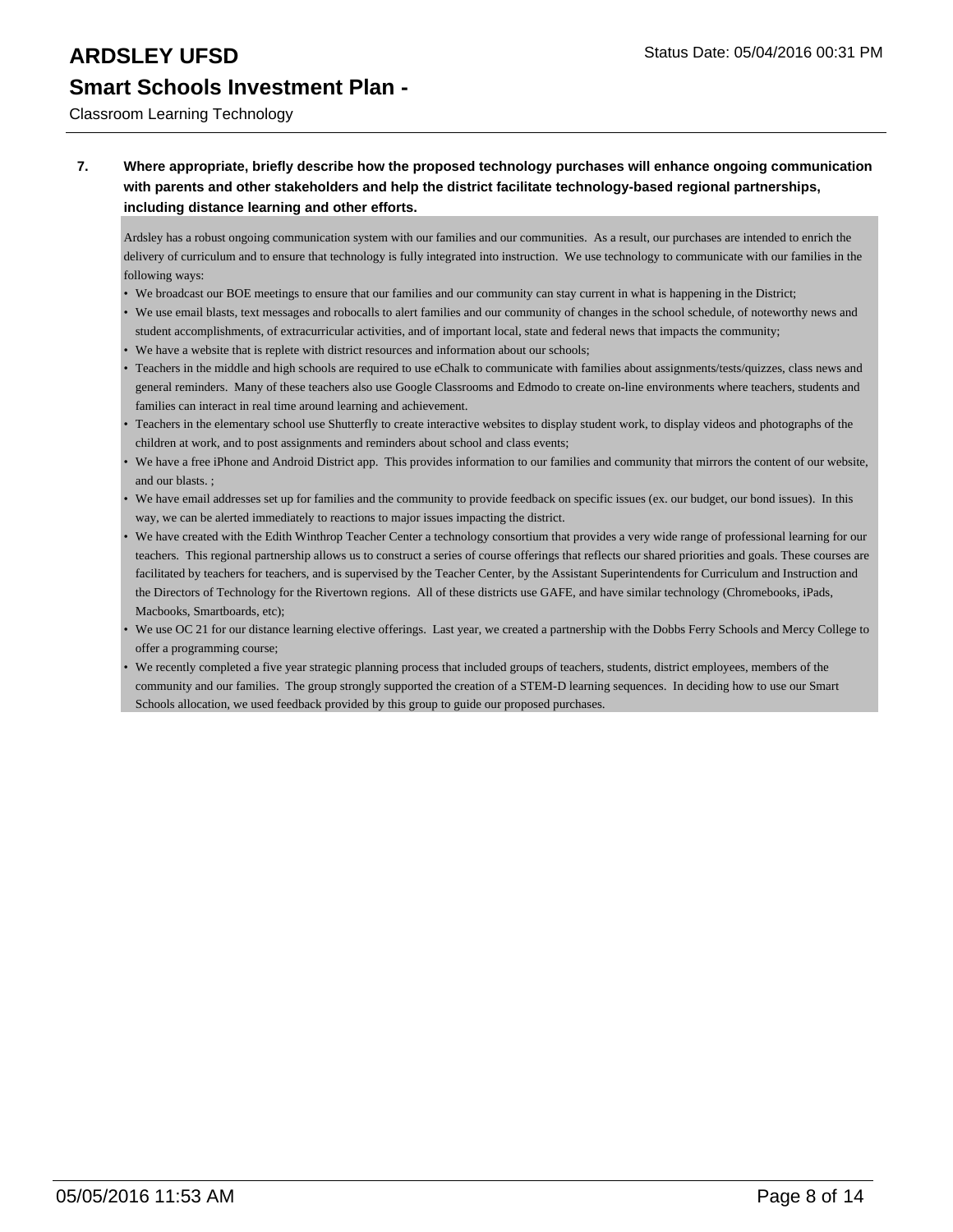Classroom Learning Technology

**8. Describe the district's plan to provide professional development to ensure that administrators, teachers and staff can employ the technology purchased to enhance instruction successfully.**

**Note: This response should be aligned and expanded upon in accordance with your district's response to Question 1 of F. Professional Development of your Instructional Technology Plan: "Please provide a summary of professional development offered to teachers and staff, for the time period covered by this plan, to support technology to enhance teaching and learning. Please include topics, audience and method of delivery within your summary."**

The District recognizes the importance of ongoing and sustained professional development for staff and students. Professional development opportunities to further this new classroom learning community will be provided by the District, Edith Winthrop Teacher Center, Lower Hudson Regional Information Center (LHRIC)-Model Schools and Personal Learning Networks. Many teachers rely on learning communities for professional development such as Google Plus, Facebook, Twitter and YouTube.

The district commits a significant amount of its curriculum and instruction funds to support teachers professional learning. We provide monies for technology study groups throughout the year, for technology integration work in the summer, and to support the learning of new technology on Superintendent's Conference Days. We also regularly send teachers to conferences and workshops where they acquire skills in using technology to differentiate instruction.

We have offered a wide range of professional learning opportunities in the past several years. We dedicated these resources to build teachers' proficiency and comfort using technology, to develop understandings around best practices in technology use, to develop facility in integrating technology into instruction, to support the District's move to a GAFE environment, and to provide our students with innovative experiences in which to explore the impact of technology on their world. We created the Edith Winthrop Technology Initiative with four neighboring districts to offer courses, for example, on: Google Drive, Google Classroom, Teaching with Chromebooks, Google Apps for Educators, Introduction to Smartboard Use, Advanced Smartboard Use, Maximizing the Use of District On-Line Subscriptions, Digital Publishing, iBook Author, Skype in the Classroom, and Google Tools. We participate in the Model Schools Initiative. Model Schools provides professional development for our teachers as well. Examples of support they have given us: Appy Hour, eChalk, iPads in the Classroom, iPads as Assistive Technology, Microsoft Office, Chromebook Apps, Use of Document Cameras, Using iPad Apps to Support At-Risk Learners, iMovie, Digital Storytelling, Using Technology to Enhance RTI Strategies, Coding, STEM, Game Design and Flipped Instruction. We sent several teachers to become Google Certified Educators and Google Innovators. We regularly send teachers to conferences at Model Schools, and at the TECH Expo. Our technical support provider Edutek LTD provides personalized professional learning support to teachers and helps them to troubleshoot.

- **9. Districts must contact the SUNY/CUNY teacher preparation program that supplies the largest number of the district's new teachers to request advice on innovative uses and best practices at the intersection of pedagogy and educational technology.**
	- By checking this box, you certify that you have contacted the SUNY/CUNY teacher preparation program that supplies the largest number of your new teachers to request advice on these issues.
- **10. A district whose Smart Schools Investment Plan proposes the purchase of technology devices and other hardware must account for nonpublic schools in the district.**

**Are there nonpublic schools within your school district?**

- Yes
- **☑** No
- **11. Nonpublic Classroom Technology Loan Calculator**

**The Smart Schools Bond Act provides that any Classroom Learning Technology purchases made using Smart Schools funds shall be lent, upon request, to nonpublic schools in the district. However, no school district shall be required to loan technology in amounts greater than the total obtained and spent on technology pursuant to the Smart Schools Bond Act and the value of such loan may not exceed the total of \$250 multiplied by the nonpublic school enrollment in the base year at the time of enactment.**

**See:**

**http://www.p12.nysed.gov/mgtserv/smart\_schools/docs/Smart\_Schools\_Bond\_Act\_Guidance\_04.27.15\_Final.pdf.**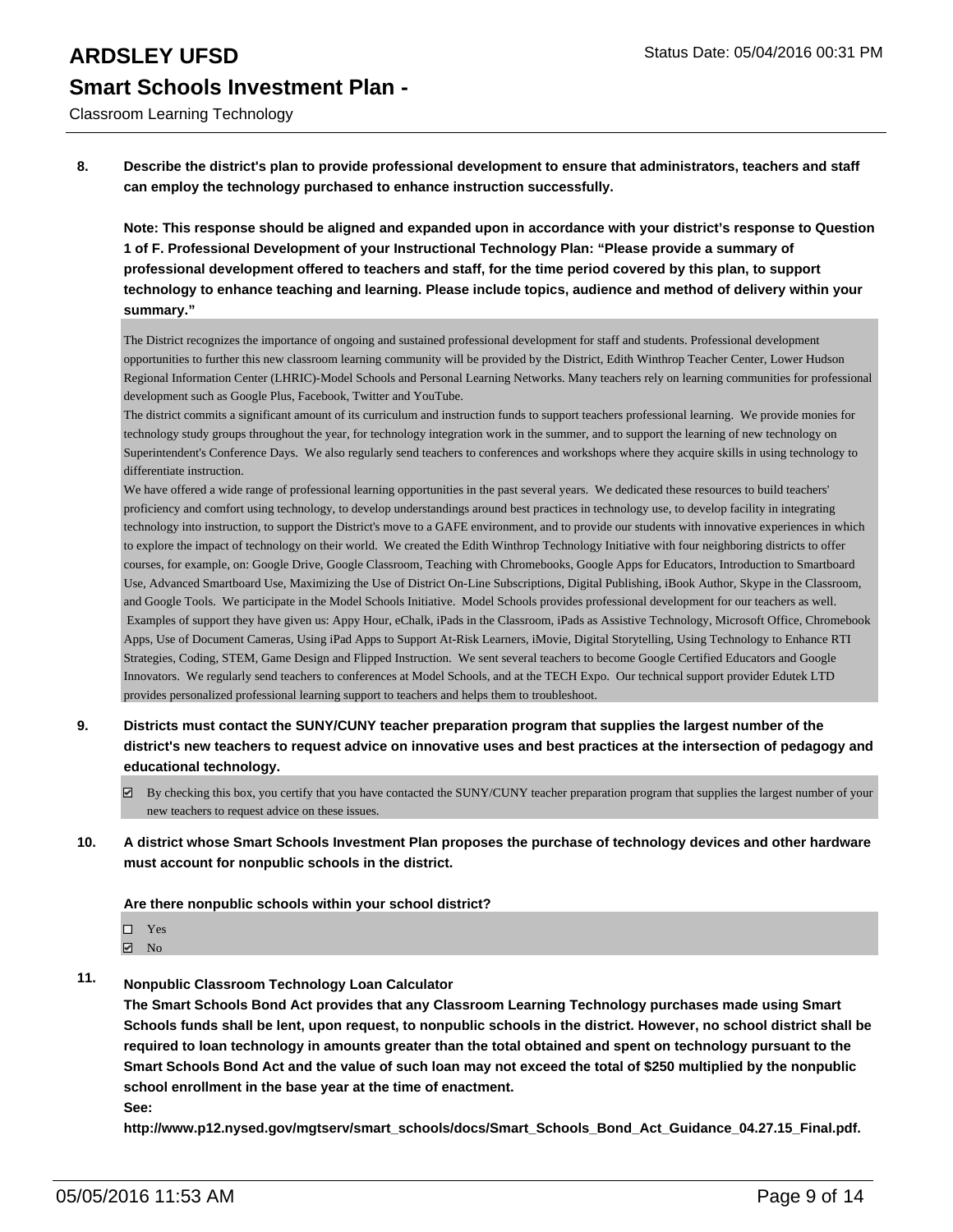Classroom Learning Technology

|                                     | 1. Classroom<br>Technology<br>Sub-allocation | 2. Public<br>Enrollment<br>$(2014 - 15)$ | 3. Nonpublic<br>l Enrollment<br>$(2014 - 15)$ | 4. Sum of<br>Public and<br>Nonpublic                                                          | 5. Total Per<br>Pupil Sub-<br>lallocation | 6. Total<br>Nonpublic Loan<br>l Amount |
|-------------------------------------|----------------------------------------------|------------------------------------------|-----------------------------------------------|-----------------------------------------------------------------------------------------------|-------------------------------------------|----------------------------------------|
|                                     |                                              |                                          |                                               | Enrollment                                                                                    |                                           |                                        |
| Calculated Nonpublic Loan<br>Amount |                                              |                                          |                                               | (No Response)   (No Response)   (No Response)   (No Response)   (No Response)   (No Response) |                                           |                                        |

**12. To ensure the sustainability of technology purchases made with Smart Schools funds, districts must demonstrate a long-term plan to maintain and replace technology purchases supported by Smart Schools Bond Act funds. This sustainability plan shall demonstrate a district's capacity to support recurring costs of use that are ineligible for Smart Schools Bond Act funding such as device maintenance, technical support, Internet and wireless fees, maintenance of hotspots, staff professional development, building maintenance and the replacement of incidental items. Further, such a sustainability plan shall include a long-term plan for the replacement of purchased devices and equipment at the end of their useful life with other funding sources.**

By checking this box, you certify that the district has a sustainability plan as described above.

**13. Districts must ensure that devices purchased with Smart Schools Bond funds will be distributed, prepared for use, maintained and supported appropriately. Districts must maintain detailed device inventories in accordance with generally accepted accounting principles.**

By checking this box, you certify that the district has a distribution and inventory management plan and system in place.

**14. If you are submitting an allocation for Classroom Learning Technology complete this table. Note that the calculated Total at the bottom of the table must equal the Total allocation for this category that you entered in the SSIP Overview overall budget.**

|                         | Sub-Allocation |
|-------------------------|----------------|
| Interactive Whiteboards | 126,000        |
| Computer Servers        | (No Response)  |
| Desktop Computers       | 2,700          |
| Laptop Computers        | 263,750        |
| <b>Tablet Computers</b> | 41,000         |
| <b>Other Costs</b>      | 78,200         |
| Totals:                 | 511,650.00     |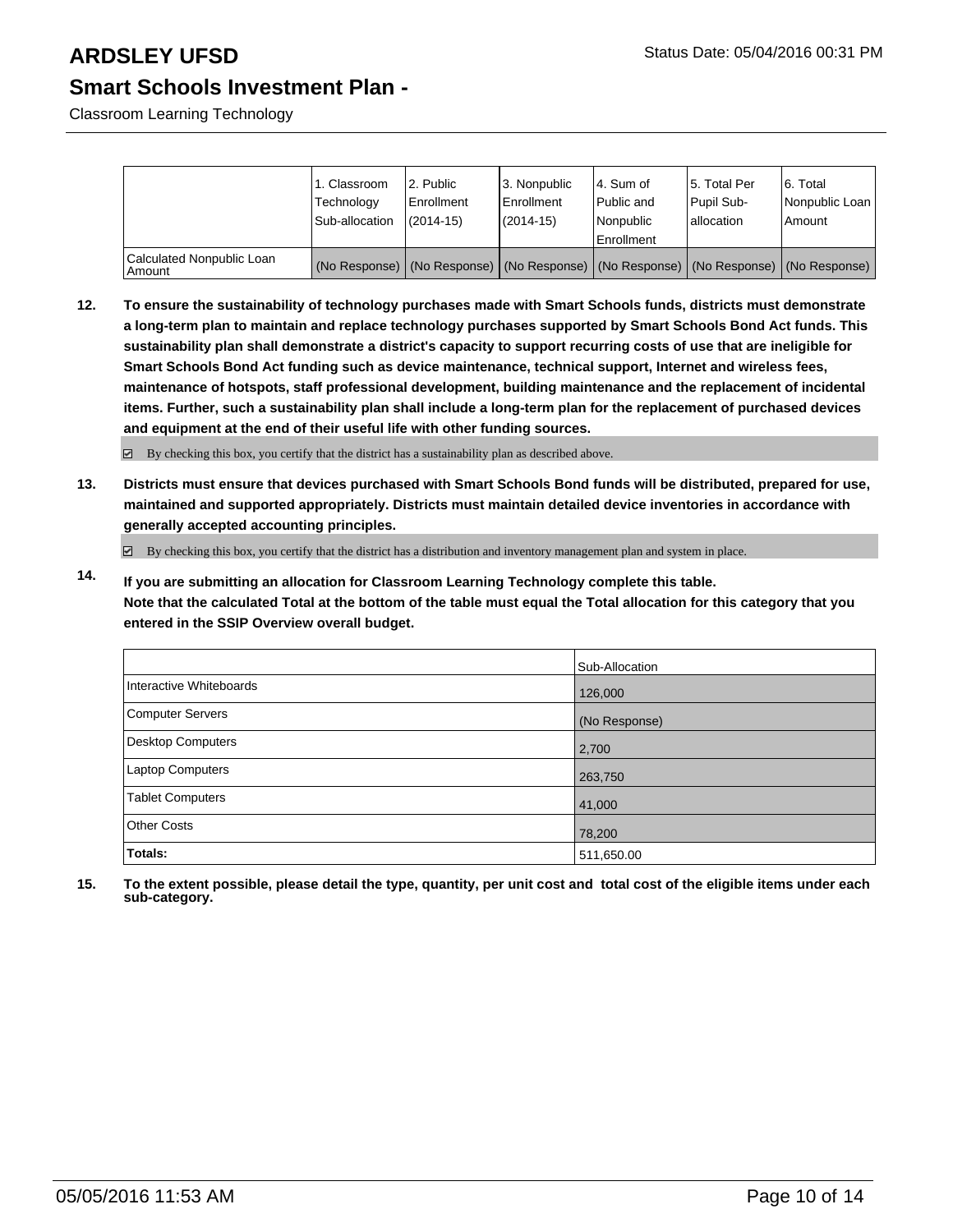Classroom Learning Technology

| Select the allowable expenditure | Item to be Purchased    | Quantity       | Cost per Item | <b>Total Cost</b> |
|----------------------------------|-------------------------|----------------|---------------|-------------------|
| type.                            |                         |                |               |                   |
| Repeat to add another item under |                         |                |               |                   |
| each type.                       |                         |                |               |                   |
| Interactive Whiteboards          | <b>SMARTBoards</b>      | 28             | 4,500         | 126,000           |
| <b>Laptop Computers</b>          | Laptops                 | 17             | 1,000         | 17,000            |
| <b>Tablet Computers</b>          | iPads                   | 41             | 1,000         | 41,000            |
| <b>Other Costs</b>               | <b>Chromebook Carts</b> | 24             | 2,500         | 60,000            |
| <b>Other Costs</b>               | <b>iPad Carts</b>       | $\overline{2}$ | 2,500         | 5,000             |
| <b>Other Costs</b>               | <b>3D Printers</b>      | $\overline{2}$ | 2,500         | 5,000             |
| <b>Other Costs</b>               | <b>Printers</b>         | 26             | 300           | 7,800             |
| <b>Other Costs</b>               | <b>Color Printer</b>    | 1              | 400           | 400               |
| <b>Desktop Computers</b>         | iMac                    | 1              | 2,700         | 2,700             |
| <b>Laptop Computers</b>          | Chromebooks             | 705            | 350           | 246,750           |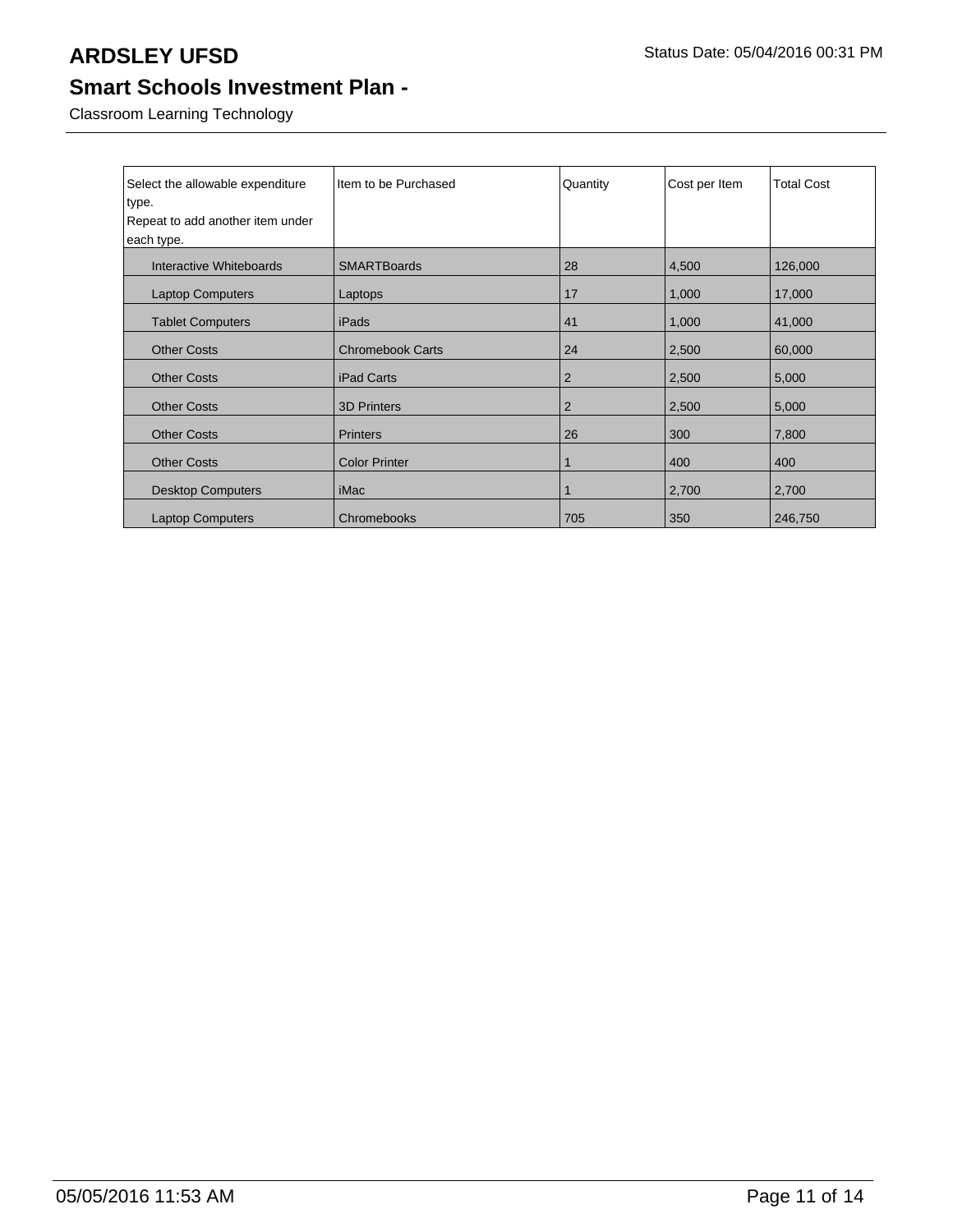Pre-Kindergarten Classrooms

**1. Provide information regarding how and where the district is currently serving pre-kindergarten students and justify the need for additional space with enrollment projections over 3 years.**

(No Response)

- **2. Describe the district's plan to construct, enhance or modernize education facilities to accommodate prekindergarten programs. Such plans must include:**
	- **Specific descriptions of what the district intends to do to each space;**
	- **An affirmation that pre-kindergarten classrooms will contain a minimum of 900 square feet per classroom;**
	- **The number of classrooms involved;**
	- **The approximate construction costs per classroom; and**
	- **Confirmation that the space is district-owned or has a long-term lease that exceeds the probable useful life of the improvements.**

(No Response)

**3. Smart Schools Bond Act funds may only be used for capital construction costs. Describe the type and amount of additional funds that will be required to support ineligible ongoing costs (e.g. instruction, supplies) associated with any additional pre-kindergarten classrooms that the district plans to add.**

(No Response)

**4. All plans and specifications for the erection, repair, enlargement or remodeling of school buildings in any public school district in the State must be reviewed and approved by the Commissioner. Districts that plan capital projects using their Smart Schools Bond Act funds will undergo a Preliminary Review Process by the Office of Facilities Planning.**

| Project Number |  |
|----------------|--|
| (No Response)  |  |

**5. If you have made an allocation for Pre-Kindergarten Classrooms, complete this table. Note that the calculated Total at the bottom of the table must equal the Total allocation for this category that you**

**entered in the SSIP Overview overall budget.**

|                                          | Sub-Allocation |
|------------------------------------------|----------------|
| Construct Pre-K Classrooms               | (No Response)  |
| Enhance/Modernize Educational Facilities | (No Response)  |
| Other Costs                              | (No Response)  |
| Totals:                                  |                |

| Select the allowable expenditure | Item to be purchased | Quantity      | Cost per Item | <b>Total Cost</b> |
|----------------------------------|----------------------|---------------|---------------|-------------------|
| type.                            |                      |               |               |                   |
| Repeat to add another item under |                      |               |               |                   |
| each type.                       |                      |               |               |                   |
| (No Response)                    | (No Response)        | (No Response) | (No Response) | (No Response)     |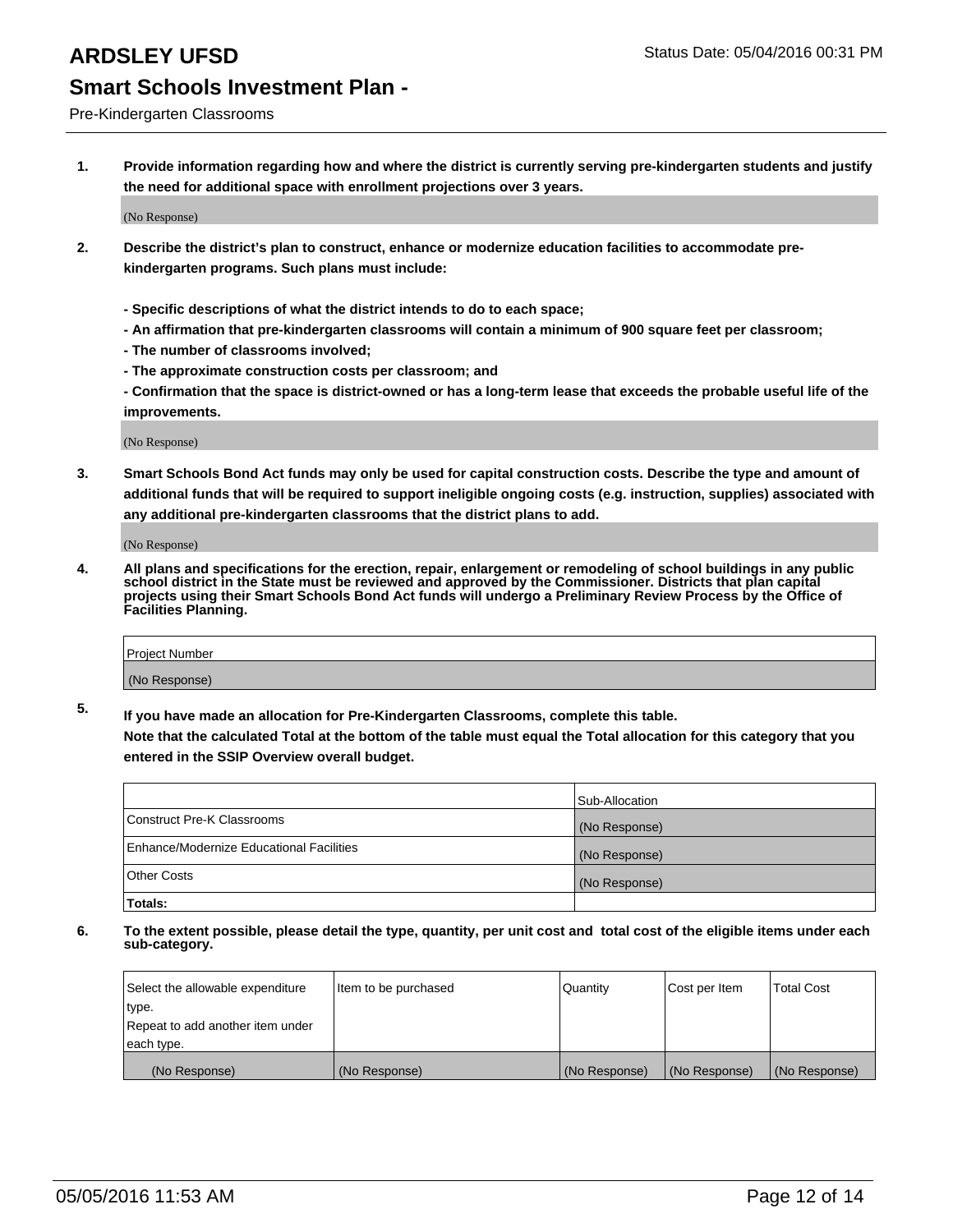Replace Transportable Classrooms

**1. Describe the district's plan to construct, enhance or modernize education facilities to provide high-quality instructional space by replacing transportable classrooms.**

(No Response)

**2. All plans and specifications for the erection, repair, enlargement or remodeling of school buildings in any public school district in the State must be reviewed and approved by the Commissioner. Districts that plan capital projects using their Smart Schools Bond Act funds will undergo a Preliminary Review Process by the Office of Facilities Planning.**

| Project Number |  |
|----------------|--|
| (No Response)  |  |

**3. For large projects that seek to blend Smart Schools Bond Act dollars with other funds, please note that Smart Schools Bond Act funds can be allocated on a pro rata basis depending on the number of new classrooms built that directly replace transportable classroom units.**

**If a district seeks to blend Smart Schools Bond Act dollars with other funds describe below what other funds are being used and what portion of the money will be Smart Schools Bond Act funds.**

(No Response)

**4. If you have made an allocation for Replace Transportable Classrooms, complete this table. Note that the calculated Total at the bottom of the table must equal the Total allocation for this category that you entered in the SSIP Overview overall budget.**

|                                                | Sub-Allocation |
|------------------------------------------------|----------------|
| Construct New Instructional Space              | (No Response)  |
| Enhance/Modernize Existing Instructional Space | (No Response)  |
| <b>Other Costs</b>                             | (No Response)  |
| Totals:                                        |                |

| Select the allowable expenditure | Item to be purchased | Quantity      | Cost per Item | <b>Total Cost</b> |
|----------------------------------|----------------------|---------------|---------------|-------------------|
| type.                            |                      |               |               |                   |
| Repeat to add another item under |                      |               |               |                   |
| each type.                       |                      |               |               |                   |
| (No Response)                    | (No Response)        | (No Response) | (No Response) | (No Response)     |